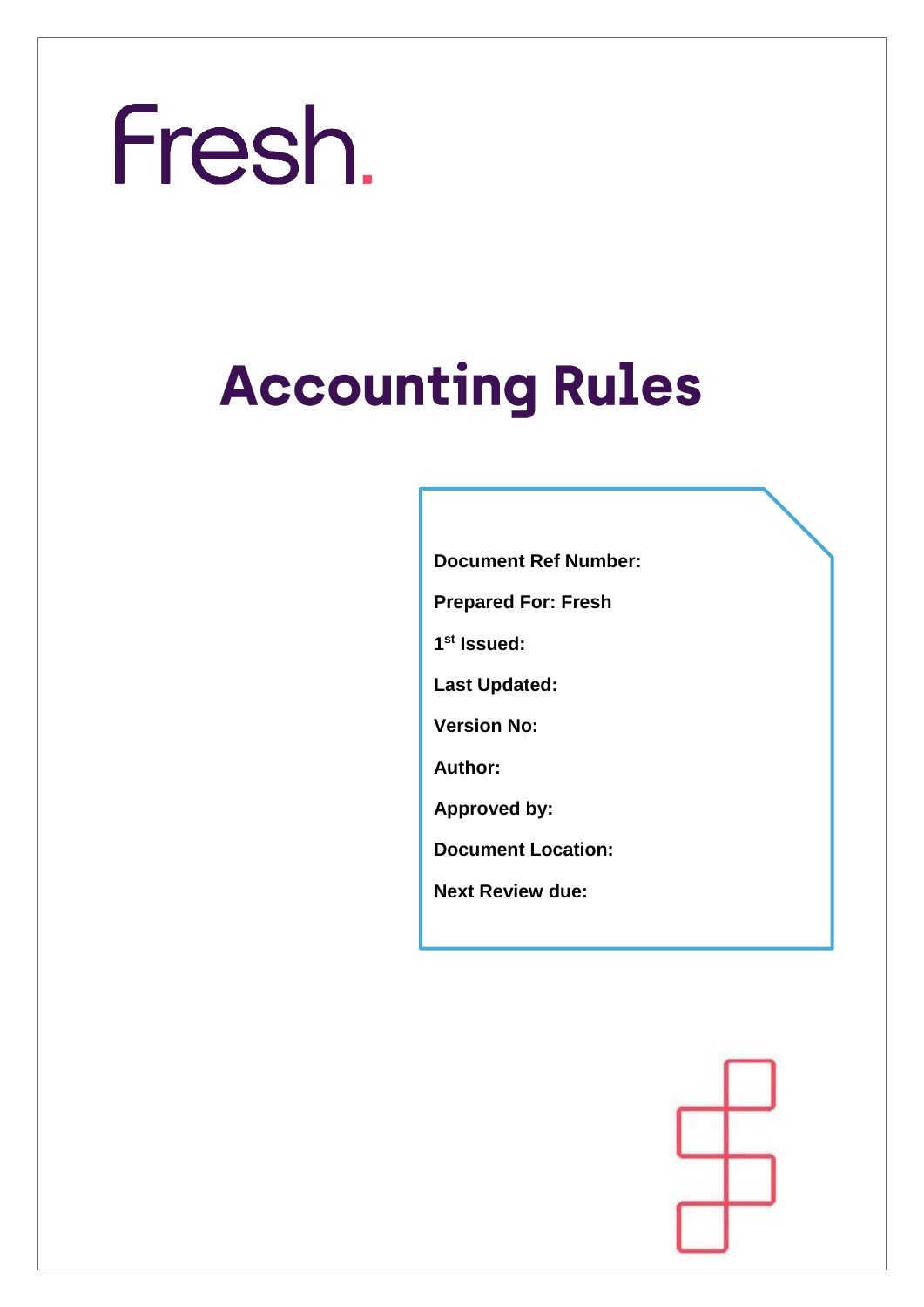#### **CONDUCT RULES FOR ALL PPD MEMBERS**

#### **1. Accounting Rule**

*(This rule does not apply to members of ARLA Inventories)*

**Members' firms that are regulated by the Royal Institution of Chartered Surveyors (RICS), the Law Society or the Law Society of Scotland are exempt from the requirements of this rules.**

#### 1.1. Introduction to the Accounting Rule

1.1.1. The principles of this Rule shall apply to any PPD member's firm that holds or handles Client Money or that has a contract with a Client and then outsources the Client Accounting to another organisation/legal entity.

1.1.2. These rules and the annexed Accountant's Report or Accountant's Report for Client Money Entrusted to an Unnamed Client Accounting Service Provider define the minimum level of accounting control required by a PPD where Clients' funds are transacted by the business of that member. It is presented in a manner that anyone with a rudimentary knowledge of bookkeeping will find easy to comprehend. If complied with, it should be impossible for a member to confuse Clients' Money with their own, or inadvertently to make improper payments.

1.1.3. In a partnership or company, all partners or directors share the responsibility of maintaining a proper bookkeeping system. Any misappropriation or error by one partner, director or a member of staff is the responsibility of every principal, partner or director. It is therefore incumbent upon all principals, partners and directors to satisfy themselves that any breach in the rules is rectified immediately.

#### 1.2. Interpretation and definitions of some key terms used in **Client Accounting**

**Accountant** A suitably qualified or authorised person as detailed in clauses **1.24** and **1.25** of this Rule.

**Accountant's report** The annual form duly completed and signed by the Accountant and provided to Propertymark.

**Bank** The Bank of England, the Post Office (in the exercise of its powers to provide banking services) or an authorised institution that has permission to accept deposits under the Financial Services and Markets Act 2000.

**Building society** As defined in section 119(1) of the Building Societies Act 1986 and is an authorised institution that has permission to accept deposits under the Financial Services and Markets Act 2000.

**Client** Any person or body for whom the PPD member's firm or Client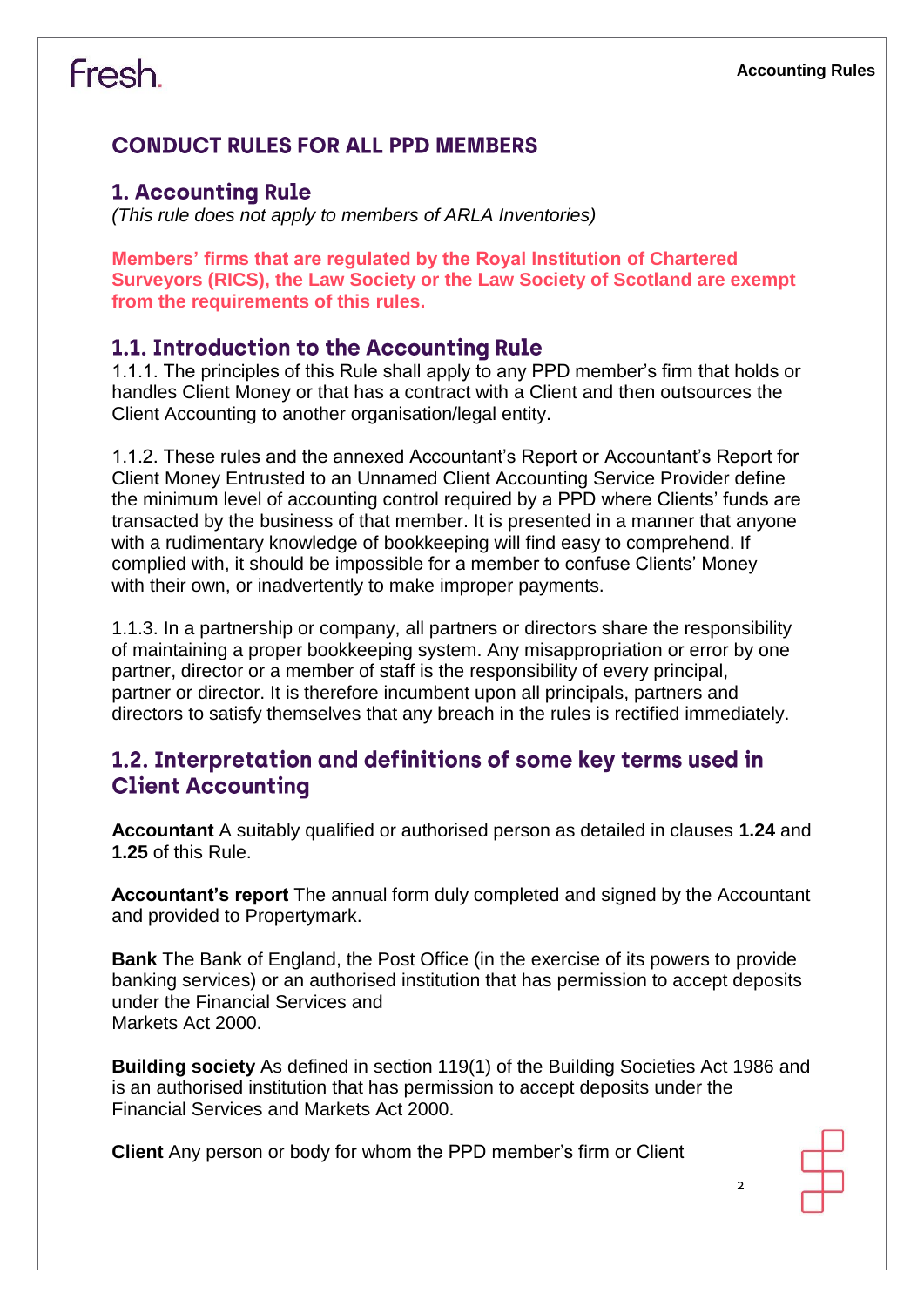Accounting Service Provider holds or receives Clients' Money (which may include a landlord or tenant, purchaser, vendor or contractor); including past, present and prospective Clients.

#### **Client Accounting**

#### **Service Provider (CASP)**

A PPD member's firm that manages Client Money on behalf of another PPD member's firm. See clause **1.3** for a fuller definition.

**Client (Bank) Account(s)** A suitably designated and recognised current or deposit account at a bank or building society into which Clients' Money is paid or transferred. (See clause **1.9** of this Rule.) (Sometimes called a pooled Client Bank Account.)

**Client's ledger** Documents, journals, file cards, printouts – handwritten or mechanical or computer generated – which comprise a permanent chronological record of transactions and balances for an individual Client, at any time.

**Clients' Money** Any money received or held by a member or PPD member's firm or its Client Accounting Service Provider to which they are not beneficially entitled and over which there is exclusive control. See Clause **1.10** of this Rule for a more detailed definition.

#### **Connected person/associate**

A person is an associate of another if he or she is the spouse or a relative of that other or a business associate of that other. A relative is a brother, sister, uncle, aunt, nephew, niece, lineal ancestor or lineal descendant. References to a spouse include a former spouse and a reputed spouse. For the purposes of this subsection a relationship shall be established as if an illegitimate child or step-child of a person had been a child born to him or her in wedlock.

**Office Account** Any normal trading, business or office bank account opened or maintained by the member in which are held, or transferred, funds belonging to the member and/or from which outgoings incurred or due from the member, are paid; as distinct and separate from a Client Bank Account.

**Payment(s)** Any type or style of disbursement, withdrawal or transfer from a Client Bank Account.

**PPD Member's firm Firm (legal entity) under the control of any principal, partner, or** director who is a member of ARLA Propertymark, NAEA Propertymark, NAVA Propertymark, ARLA Inventories or NAEA Commercial.

**Principal Agent (PA)** The firm or firms named in the contracts with the Client.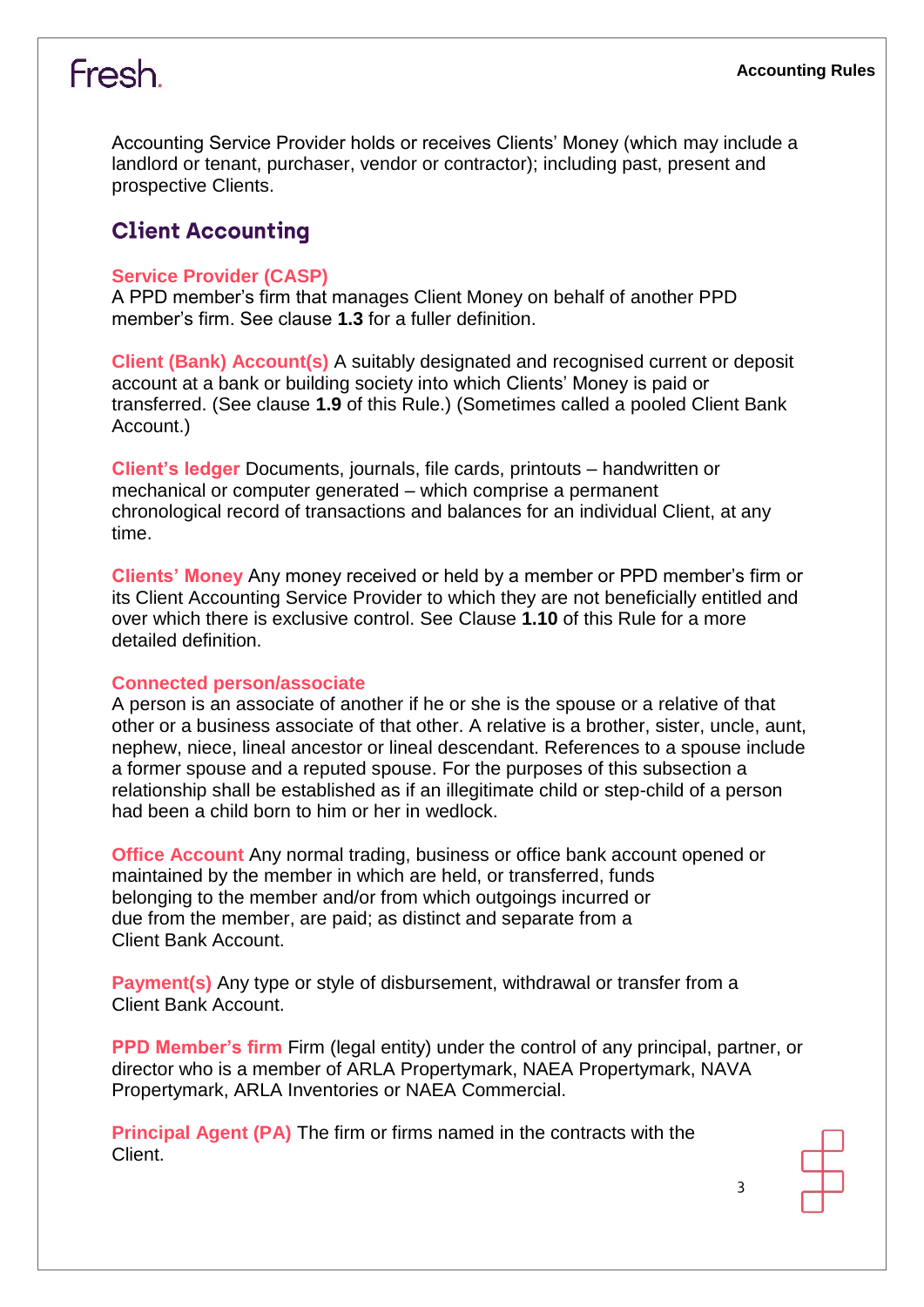**Reconciliation** An analysis that identifies, on a given date, any differences between balances on Client ledgers against sums held in the Client Bank Account(s) and the Client Account Cash Book.

**Records** All documentation relating to the necessary operation and monitoring of the accounting/bookkeeping process in compliance with the rules of membership (including any bye-laws, rules of conduct, codes of practice including appendices of ARLA Propertymark, NAEA Propertymark, NAVA Propertymark, or NAEA Commercial).

#### 1.3. Using a Client Accounting Service Provider [CASP]

PPD member firms wishing to use a CASP are required to adopt one of the following two options:

• Use a named CASP (see **1.3.1**), or

• Use a white label CASP service (see **1.3.2**).

1.3.1. Use a named CASP. The following conditions apply:

*(a)* The CASP is a PPD member firm (excluding ARLA Inventories) or a RICS regulated firm where Propertymark receives written assurances from RICS that all Client Money is covered.

*(b)* All Client Monies are paid direct to the Client Account(s) owned by the CASP. *(c)* All terms of business, landlord and tenancy agreements must clearly identify the legal names of the Principal Agents.

*(d)* All terms of business, landlord and tenancy agreements must clearly identify the legal name of the CASP in all references to Client Money.

*(e)* The CASP is the only firm to be able to make payments/withdrawals from the Client Account(s).

*(f)* The CASP provides Propertymark with a standard annual accountant's report for ALL the Client Money it handles. See Appendix A of the rules.

*(g)* Both Principal Agents pay the Propertymark CMP levy.

In this way the CASP has exclusive control of the Client Account, and all Clients know who is handling their money. Liability to Clients remains with the CASP, and not with the firm using the CASP. This then constitutes first party Client Accounting by the CASP.

1.3.2. Use an unnamed CASP service. The following conditions apply:

*(a)* The CASP is a PPD member firm or a RICS regulated firm.

*(b)* All Client Monies are paid direct to the Client Account(s) owned by the CASP.

*(c)* The CASP is not clearly named in terms of business, landlord and tenancy agreements.

*(d)* The legal name of the firm using the CASP (the Principal Agent) is clearly stated in terms of business, landlord and tenancy agreements.

*(e)* All Client Monies are paid into a separate Client Account(s) designated to the PA PPD member firm, and owned solely by the CASP.

*(f)* The CASP is the only firm to be able to make payments/withdrawals from the Client Account.

*(g)* The PA and CASP both pay the Propertymark CMP levy.

*(h)* The PA maintains records of all Client Monies in accordance with the relevant Propertymark rules. It may rely on schedules and reconciliations from the CASP but these should be kept in paper form.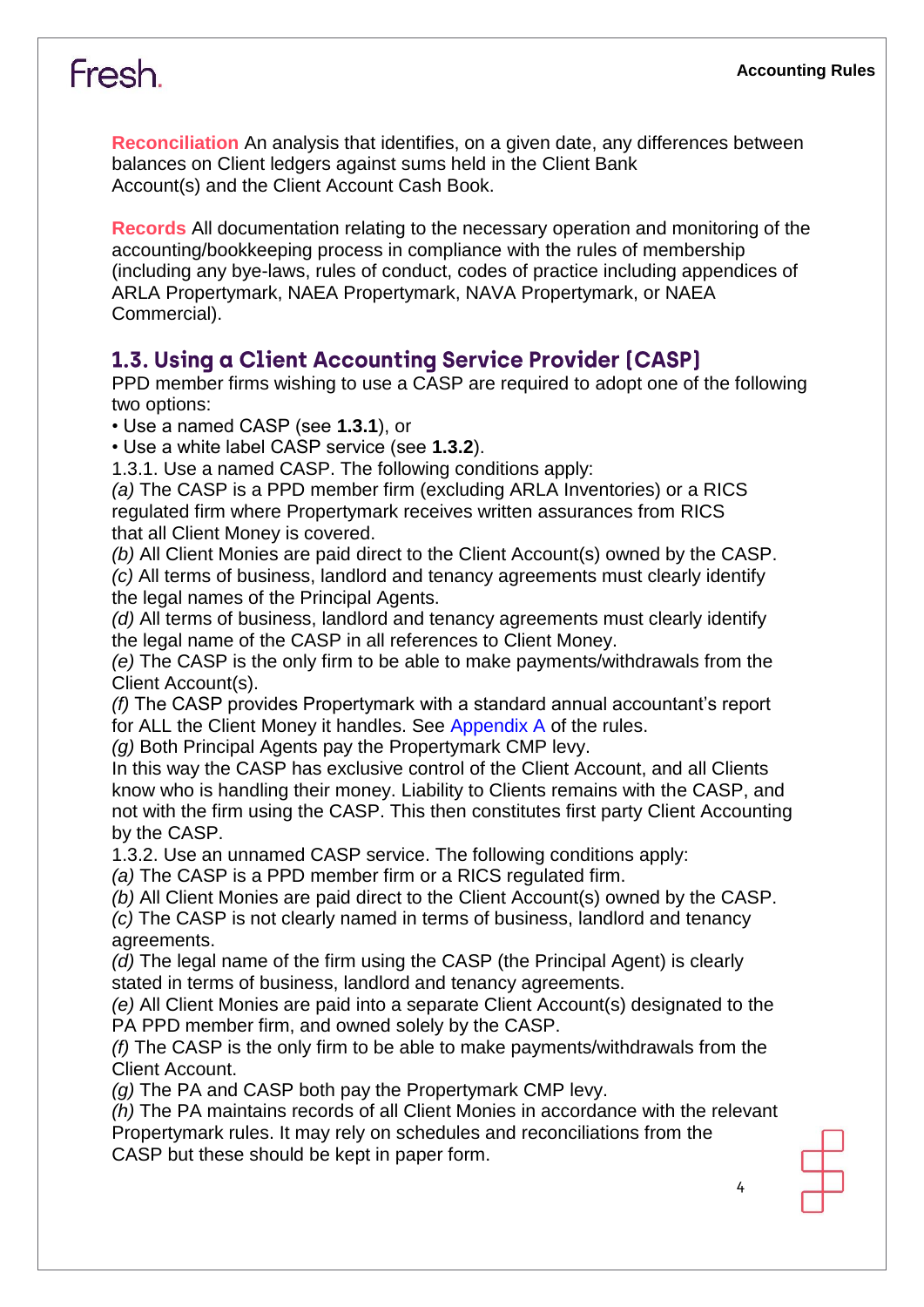*(i)* The PA PPD member firm provides Propertymark with an Accountant's Report for Client Money Entrusted to an Unnamed Client Accounting Service Provider on joining or on taking up the Client accounting service, and annually thereafter. See

**Appendix A** to the rules. The report may be commissioned by the PA or CASP, but it remains the responsibility of the PA to provide it to Propertymark.

1.3.3. Any member's firm acting as a CASP as outlined in **1.3.2** must meet the following requirements:

*(a)* Keep any such Client Money in a Client Account specifically designated to each PA for whom it handles Client Money.

*(b)* Supply the PA with a copy bank statement from the Client Bank Account at least monthly.

*(c)* Not limit the liability of the CASP to its PAs, or if there is any limitation it is, as a minimum, at least the amount the PA has entrusted to it.

*(d)* Allow a suitably qualified Accountant to audit the CASP in respect of Client Money held on behalf of the PA.

1.3.4. PPDs with member firms using a CASP where the arrangements do not comply with

one of the CASP options described in **1.3** must take one of the following actions in order to continue with their divisional membership:

*(a)* Change their Client Money-handling arrangements in line with one of the CASP options described in **1.3**, or

*(b)* Find another CASP which complies, or

*(c)* The member's firm must handle all of its own Client Money.

1.3.5. Client Money subject to the Estate Agents Act 1979 must not be entrusted to a CASP.

#### 1.4. General

Propertymark reserves the right to waive or modify, with or without conditions, in any particular case, the requirements and/or general provisions of this Rule.

#### 1.5. Provision of this Rule to relevant staff and the reporting **Accountant**

It is the duty and responsibility of PPD members that this Rule is readily available to and understood by all principals, partners and directors etc. of a PPD member's firm and, most essentially, by any staff responsible for operating the accounting process and procedures of that firm. *A copy of this Rule together with Appendix A must be provided to the reporting Accountant prior to beginning an examination.*

Member Firms must publish their client money handling procedures on their company website and, upon request, make hard copies available, free of charge, to all customers. To meet this obligation the following link to the Propertymark Conduct and Membership Rules, http://www.propertymark.co.uk/media/1045366/conductand-membership-rules.pdf should be added to the Member Firms website. The annual Accountant's Report will require confirmation that this Rule has been met.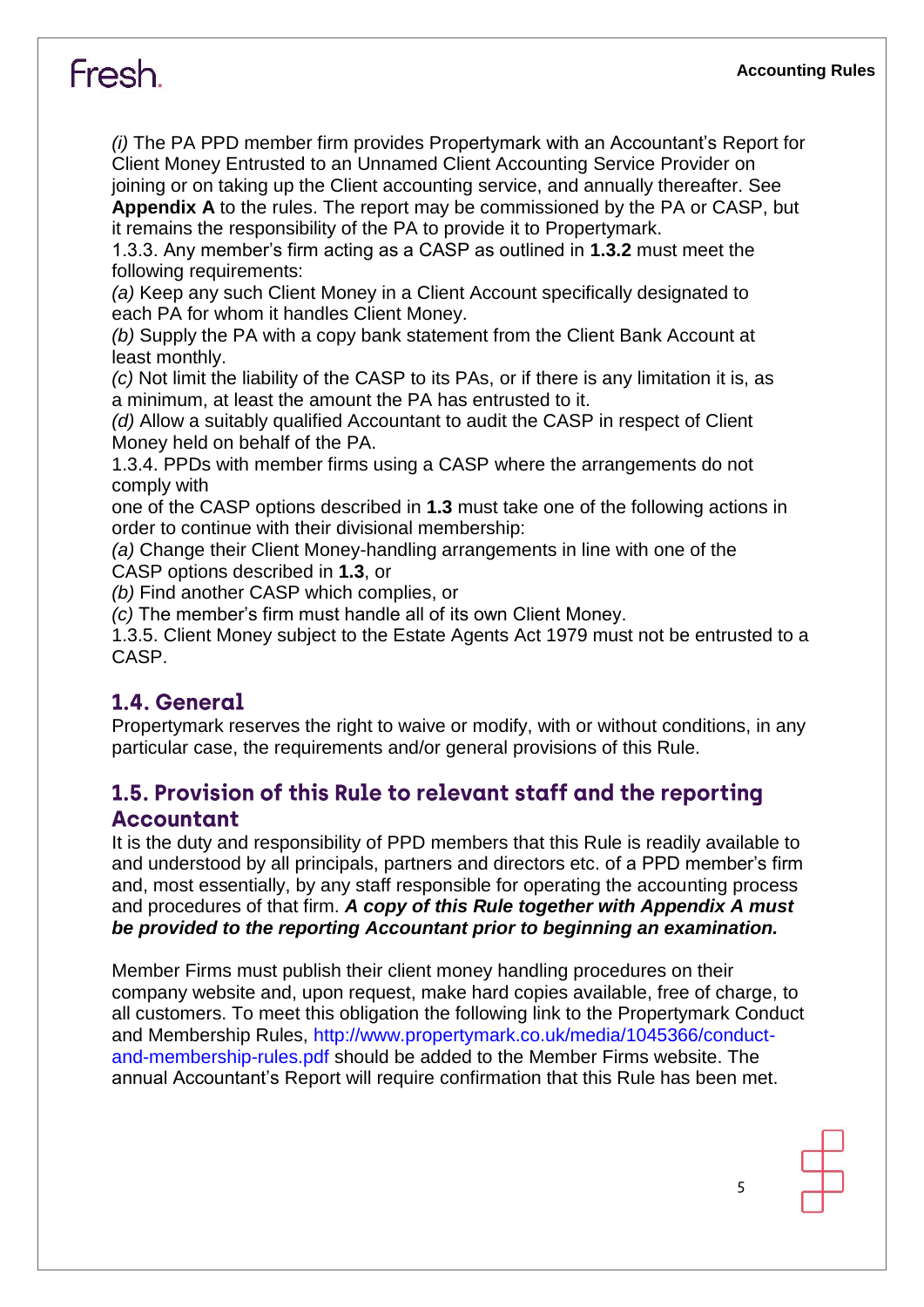#### 1.6. Key elements

1.6.1. The relevant membership division requires its members to comply with these rules

in respect of their Client Accounts to ensure that Clients' Money is protected. The key basic elements that must apply to Clients' Money entrusted to a PPD member's firm are as follows:

*(a)* Each transaction must be properly recorded in the PPD member's firm's books/ledgers of account (paper, electronic or otherwise) so that it is clearly identifiable to an individual Client.

*(b)* Monies must be paid into a specifically designated Client (Bank) account with a recognised bank or building society and thus kept separate from the member's firm's own money.

*(c)* All transactions must be monitored and reconciled on a regular basis. 1.6.2. Client (Bank) Accounts must be properly designated (*see* clause **1.9** below), easily identifiable and the individual beneficial owners of any money contained therein should be attributable, without difficulty, for the following main reasons: *(a)* To prevent a bank or building society offsetting a credit balance in one account against a debit or charge incurred by another.

*(b)* To enable a receiver or liquidator or other investigator to identify money that does not belong to the member or their business.

*(c)* To allow such accounts to easily be monitored and reconciled both internally and externally to demonstrate the financial integrity of the member and to ensure the smooth running of its accounting practices.

#### 1.7. Access to, or availability of, Client Money

A member must ensure that, at all times, all Client Money is held in Client Bank Accounts and is available on demand to Clients without undue delay or penalty. (For the avoidance of doubt, Client Money must not be placed or held in off-shore accounts or fixed/variable rate term bonds or similar funds or arrangements, unless the bank or building society falls within the definitions in **1.2**, funds are available on demand and any penalty for withdrawal is paid by the member's firm.) **Note:** Any penalty for withdrawal of Client Money must be limited to interest earned.

#### **1.8. Client Money from members' properties**

A member must not conduct personal or office transactions through a Client Bank Account, save that it shall be permissible for the member to manage and collect rent on a property or properties belonging to any principal, partner, or director of the firm, so long as the number of properties involved are *de minimis (no more than 5%)*, declared to and so recorded by the Accountant while completing the annual audit. It is permissible to hold tenants' deposit monies relating to such properties in a Client (Bank) Account. This clause must be read in conjunction with clauses **1.10.2** and **1.11.1**.

#### 1.9. Title and conditions of a Client (Bank) Account

1.9.1. All members who receive, or may receive, deposits in transactions to which the Estate Agents Act 1979 applies shall open and operate a distinct

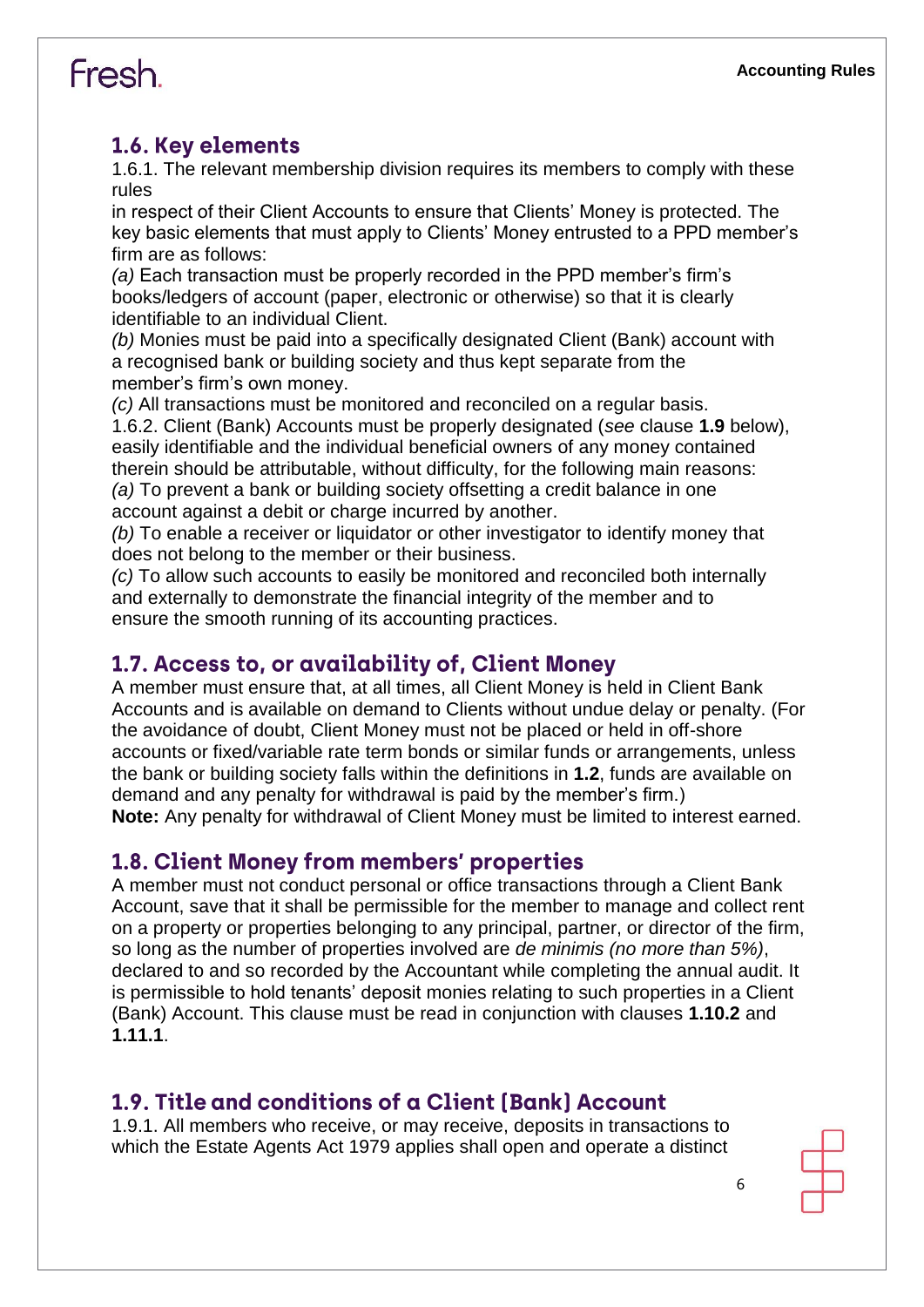Clients' Account for that purpose in accordance with the requirements of that Act and with the Regulations made under it.

1.9.2. A PPD member's firm that receives or holds Client money must maintain at least one Client (Bank) Account for this purpose.

1.9.3. Any such account(s) must include both the word "Client" and the legal name of the Principal Agent or CASP in the title.

1.9.4. The PPD member's firm must hold on file in its records, written confirmation from any bank or building society where a Client (Bank) Account is held, that the following conditions apply to any such account(s):

(a) All money held in the account is Clients' Money; and

(b) The bank or building society is not entitled to combine the account with any other account or to exercise any right of set-off or counter claim against money in that account in respect of any sum owed to it on any other accounts of the member or the member's firm.

#### **1.10. Clients' Monev**

Clients' Money shall include the following:

1.10.1. Any money received or held by a member or PPD member's firm or its Client Accounting Service Provider to which they are not beneficially entitled and over which there is exclusive control.

1.10.2. Money held in respect of properties owned jointly by a principal, or one or more partners, or directors, together with a person who is not a co-principal, copartner or director of the member's firm. (The member's firm is considered a trustee for such money, which must be paid into a Client Bank Account.)

1.10.3. Payments or lodgements in respect of fees and/or disbursements received before these have been earned or incurred by the member's firm, or passed on to a third party.

1.10.4. Tenants' deposits passed to a Tenancy Deposit Scheme operating a custodial option under the provisions of the Housing Act 2004 in England and Wales and the Housing (Scotland) Act 2006 and the relevant regulations for such schemes. Examples of Client Money may include:

*(a)* Tenants' deposits

*(b)* Rents

*(c)* Interest (if in an interest-bearing Client Account), but see **1.12**.

*(d)* Arbitration fees

*(e)* Fee money taken in advance

*(f)* Clients' Money held but due to be paid to contractors

*(g)* Money held by members appointed as a Receiver

*(h)* Sale proceeds

*(i)* Purchase deposits

*(j)* Other money which is held on behalf of any Client related to the normal business of estate agency, letting agency, business agency, auctioneering and property management but excluding any money held for or in connection with investment, saving, banking, conveyancing or any mortgage.

#### 1.11. Clients' Money does not include the following:

1.11.1. Money (other than tenants' deposits) received in respect of properties wholly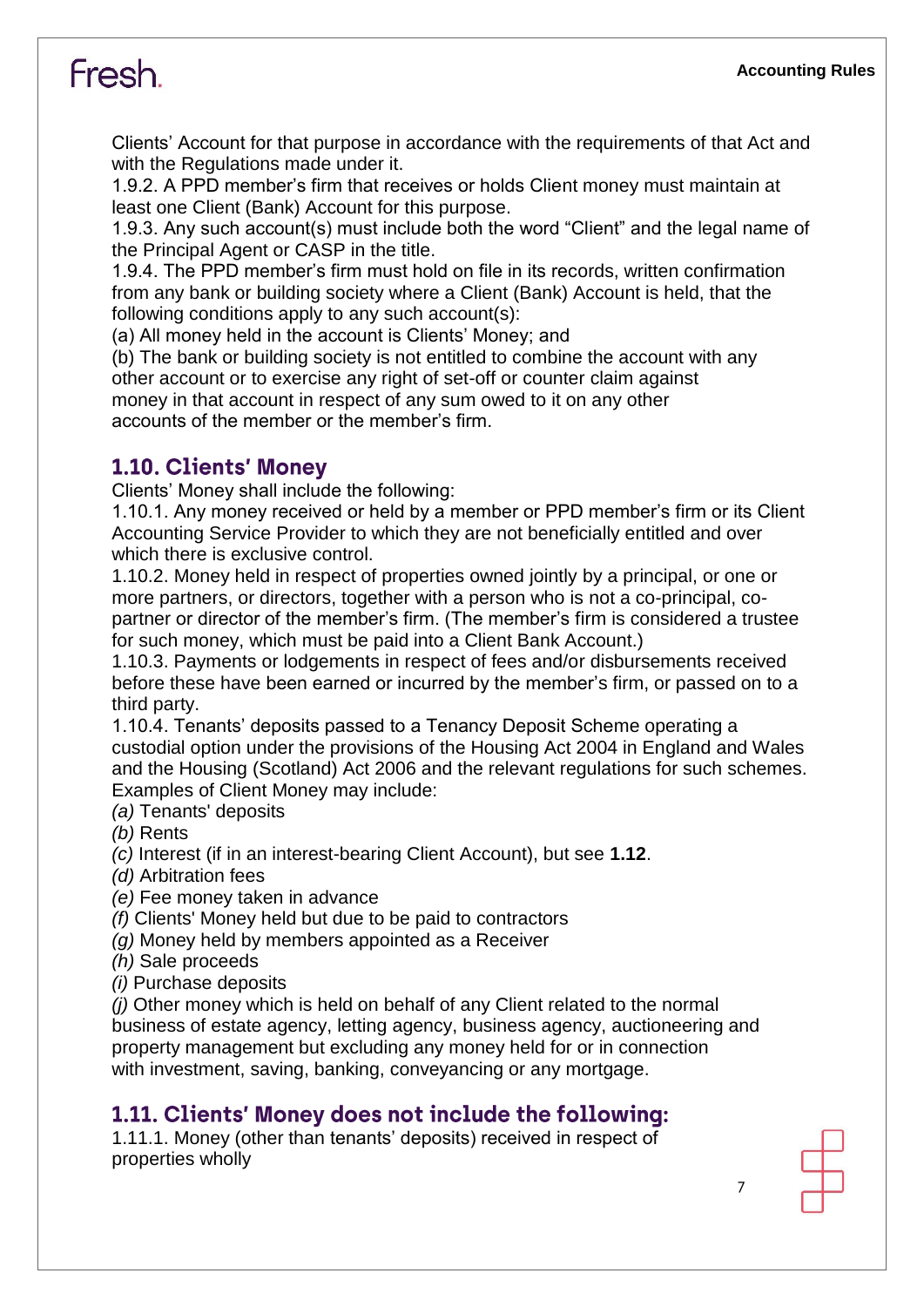owned by a principal, or by one or more partners or directors of the member's firm. 1.11.2. Money held in an account from which a particular Client can separately make withdrawals and so over which the member's firm does not have exclusive control. In the rare circumstances where such accounts are operated, the member's firm must promptly confirm to the Client in writing (and retain a copy) that:

*(a)* The account is not a Client Account;

*(b)* Such money is not covered by the Client Money Protection Scheme; and *(c)* The account is not monitored as part of the Client accounting compliance procedures.

1.11.3. For the purposes of Propertymark client account reporting, service charges and other client monies collected for block management and/or holiday let purposes are excluded. Client Money held for block management and/or holiday let activities are not regulated by Propertymark.

#### 1.12. Interest on Clients' money

1.12.1. A member's firm may enter into an arrangement, which must be in writing (for example via terms of business, tenancy agreement, letter of engagement, pretenancy application documents or similar), with a Client (landlord or tenant) that allows the member's firm to retain interest earned on money held on a Client's behalf. (Such written arrangements/documents shall constitute part of the records as defined in this Rule.) Where no such arrangement exists, any interest earned belongs to the relevant Client.

1.12.2. Subject to clause **1.12.1** above, where interest is credited to Client Bank Accounts of a member's firm, the Client Account(s) should be organised in such a way that the member's firm is able to account to each individual Client for the amount of interest earned or due to them.

1.12.3. A member's firm holding Clients' Money (in this context, tenancy deposit bonds) as stakeholder during a tenancy, is entitled to retain any interest that may accrue to such money (Potters *vs.* Loppert 1973), providing this entitlement is made known to the relevant Client(s), in writing, from commencement; i.e. in line with clause **1.12.1** of this Rule.

#### 1.13. Payments into a Client (Bank) Account

Payment of money into a Client Bank Account is restricted to the following: 1.13.1. The minimum sum required to open or maintain the Client Bank Account;

1.13.2. Clients' Money (see clause **1.10**);

1.13.3. An amount required to be paid by a member's firm to restore in whole or part any money paid out, or withdrawn, in contravention of this Rule;

1.13.4. A cheque or bank draft that includes Clients' Money as well as other money.

#### 1.14. Payments out of a Client (Bank) Account

A member's firm should withdraw, transfer or make a payment from a Client Bank Account only in the following circumstances:

1.14.1. Money paid in to open or maintain the account in accordance with clause **1.13.1** of this Rule and where it is no longer required.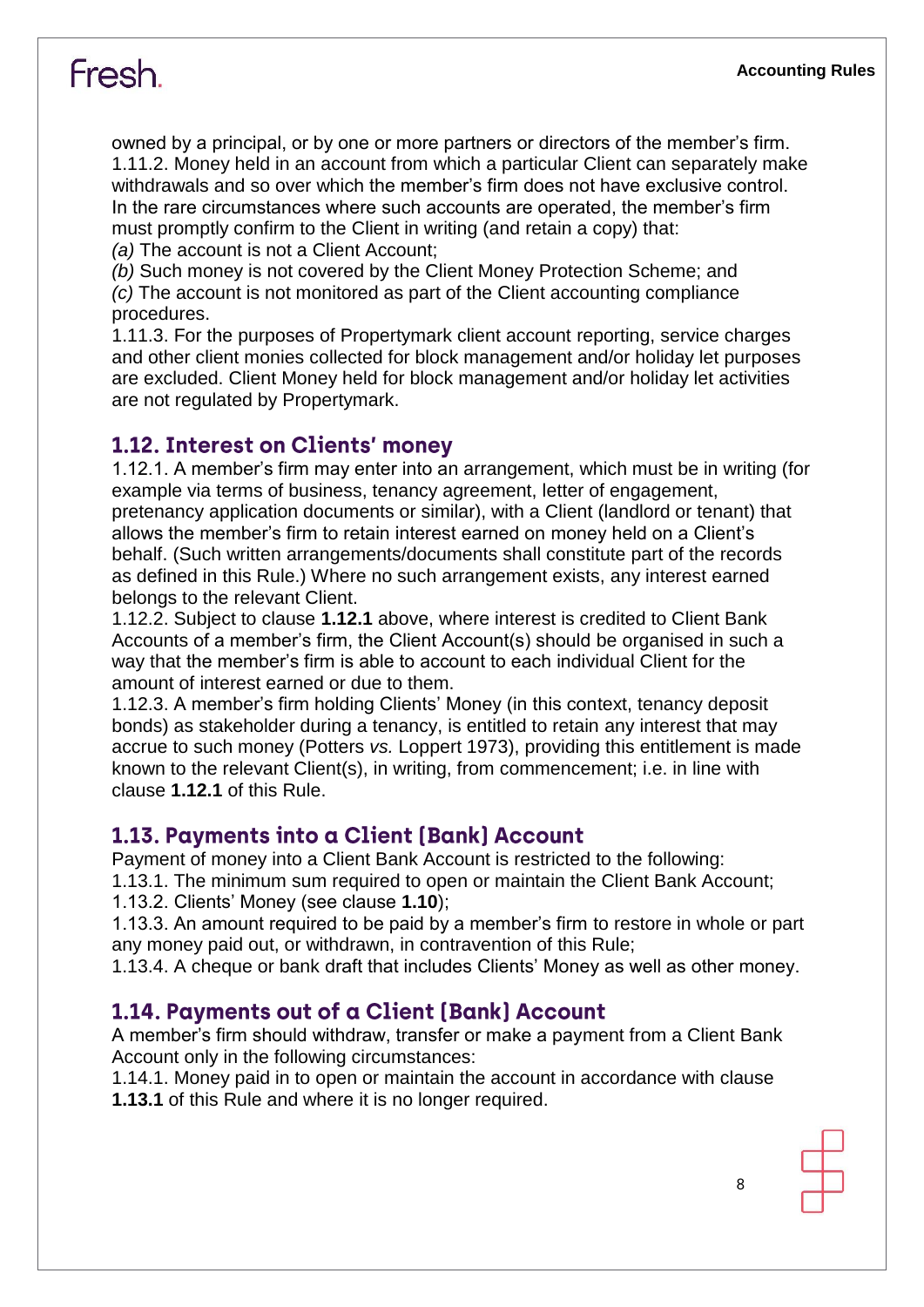1.14.2. Money paid into the account in accordance with clause **1.13.4** of this Rule, which does not belong to the Client, for payment to the person lawfully entitled to it. 1.14.3. Within three working days of becoming aware of a relevant contravention, money paid into the account in contravention of this Rule.

1.14.4. Money payable to a Client, or, to an appropriate person suitably authorised (in writing) to receive such payments on that Client's behalf.

1.14.5. Money being paid directly into another Client Bank Account.

1.14.6. Reimbursement of money to the member's firm for money expended by the member's firm on behalf of the Client.

1.14.7. Money lawfully and contractually due, in respect of a PPD member's firm's fees and charges.

1.14.8. Legitimate disbursements, e.g. amounts subject to invoices, costs or demands incurred or received on behalf of the Client.

1.14.9. Provided that in the case of money drawn under sub-clauses **1.14.6** and **1.14.7** above:

*(a)* The payment is in accordance with lawful and contractual written arrangements (for example via terms of business, pre-contract/tenancy application documents, tenancy agreement, letter of engagement), previously agreed between the parties; or

*(b)* The Client, or an authorised representative, has been notified or invoiced in writing by the member's firm of the amount and purpose for which the money is being withdrawn and no objection has been raised within a reasonable timescale.

1.14.10. Provided always that, under rule **1.14**, no payment shall be made for or on behalf of an individual Client that exceeds the total amount held on behalf of that particular Client.

#### 1.15. Timing of banking

1.15.1. A member's firm must bank all receipts of Client Money into an appropriate Client bank account within a maximum of two working days from the day on which it was received.

1.15.2. All payments out of a Client bank account should be made promptly, and within not more than 1 calendar month of becoming due.

#### 1.16. Methods of payment from a Client (Bank) account:

Payment from a Client (Bank) account may be made by:

1.16.1. A cheque;

1.16.2. An electronic transfer to another bank or building society account, provided that such an arrangement does not constitute a direct debit transaction;

1.16.3. A bank draft;

1.16.4. Cash (in exceptional cases and where sufficient (staff) safety and (financial) security measures can, in the opinion of the member's firm, be taken for the holding of such money prior to payment; the handing over of such money and, where sufficient records of receipt are obtained upon collection of the money).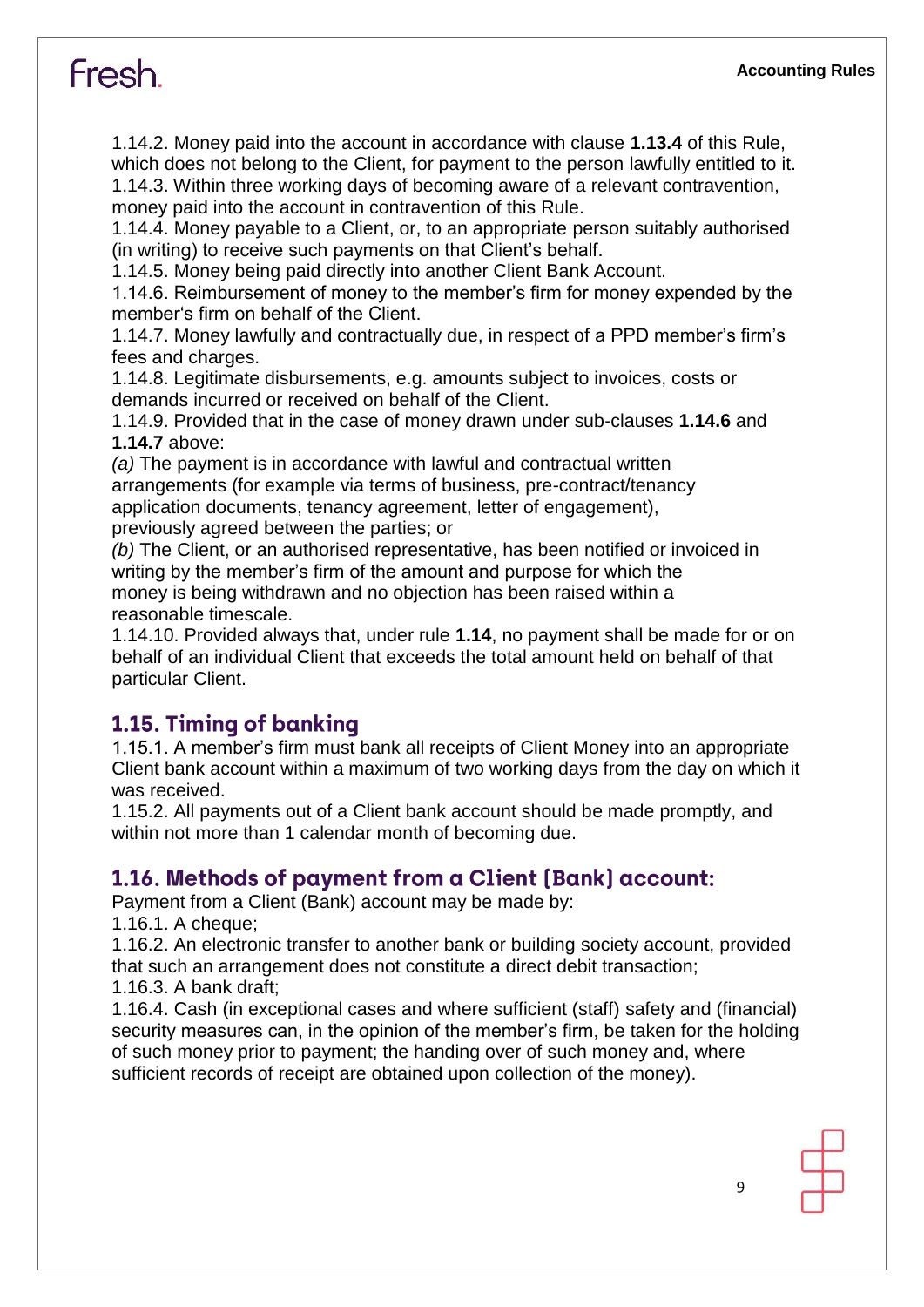#### 1.17. Signatories to payments from a Client (Bank) Account:

1.17.1. To avoid undue delays or inconvenience to Clients or others entitled to receive payments, during any absence from the business, the principal, partner or director member must make adequate provision for designated personnel to be able to authorise and/or make appropriate payments.

1.17.2. A member's firm has a duty of care to ensure that appropriate controls exist around the ability of any individual(s) to make payments from a Client Bank Account, including making online payments, and must maintain an up-to-date and accurate record listing, as a minimum:

*(a)* The full names of such persons; and

*(b)* Any limits or restrictions governing the amounts for which that individual is authorised either exclusively or, jointly with others; and

*(c)* An example or specimen signature of each person.

1.17.3. The original of such a list or schedule should be lodged with the relevant bank or building society used by the member's firm and a copy retained within the records of the member's firm.

#### 1.18. Record keeping [firms using a CASP; see also 1.3.2]

Each member's firm must keep properly detailed accounting records, using a bookkeeping system that is adequately designed and operated. Such records need to record:

1.18.1. All Clients' Money received, held or paid out by the firm;

1.18.2. The amounts, dates, names, property addresses, reference numbers and other relevant details to identify individual transactions;

1.18.3. Any other money dealt with through a Client (Bank) Account, attributable to individual Clients;

1.18.4. An individual Client's balance of monies held, and a balance of all Clients' Money held.

#### 1.19. Books of record

All dealings referred to in clauses **1.18.1** to **1.18.4** above shall be recorded as appropriate, either:

1.19.1. In a Clients' cash book, or in a Client's column of a cash book; or

1.19.2. In a journal recording transfers from the ledger account of one Client to that of another;

1.19.3. **And**, in either case, additionally in a Clients' ledger or in a Client's column of a ledger.

#### **1.20. Supporting documentation**

Records must include a list of all persons for whom a member's firm is or has been holding Clients' Money, reconciliation documents, and a list of all the bank and building society account(s) in which the money is held and must include counterfoils or duplicate copies of all receipts issued in respect of Clients' Money received, which shall contain the particulars required to be shown in the accounts.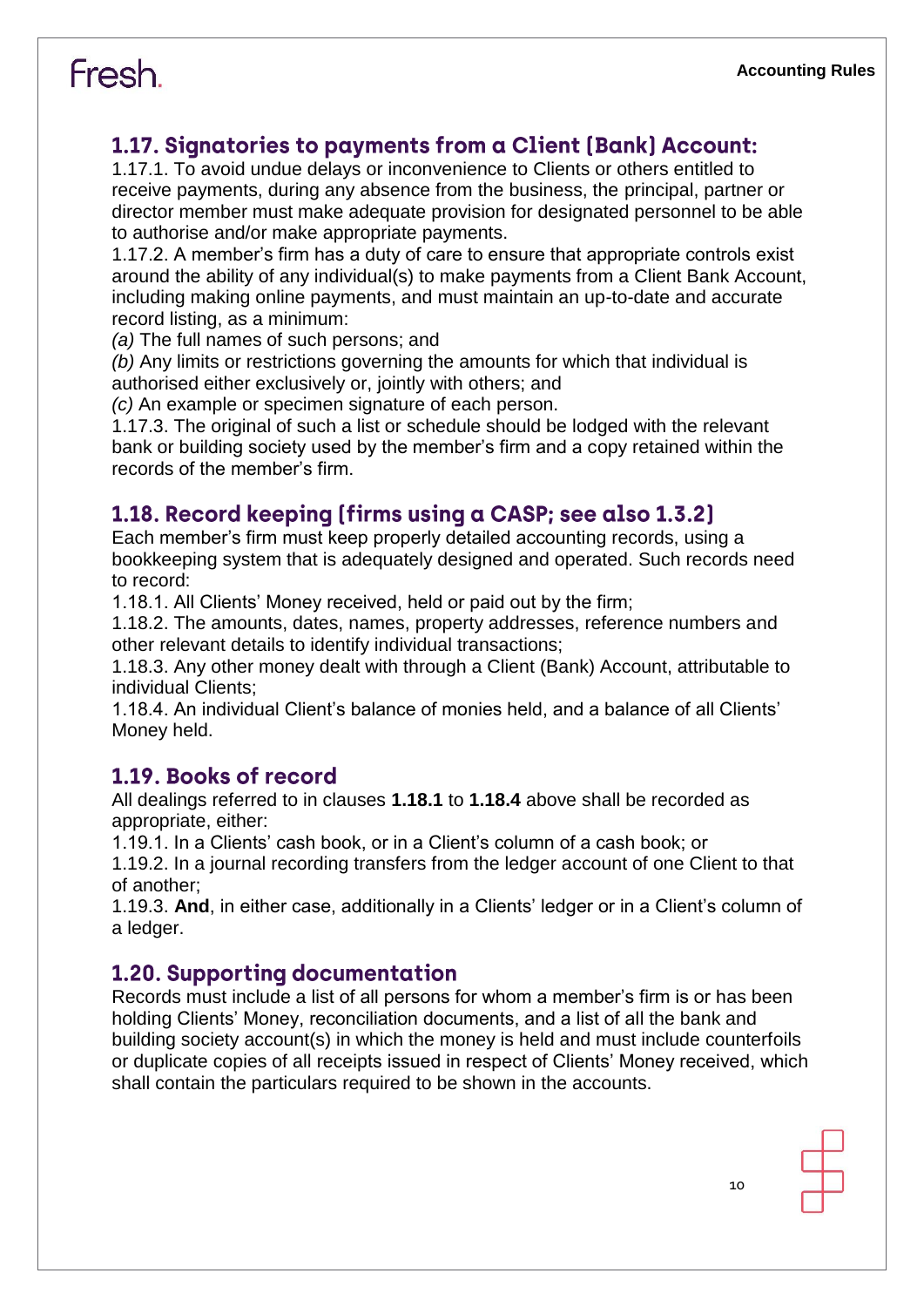#### 1.21. Preservation of records

The records kept for the purpose of complying with this Rule must be preserved for six years from the end of the accounting period to which they relate, or from when the account shows a nil balance following a cessation of the contractual relationship between the parties, whichever is the later. Propertymark recommends that a member's firm consult with their Accountant before disposing of, or destroying, any historic accounting records.

#### 1.22. Computerised recording

Where a computerised bookkeeping system is in operation, this must be capable of producing printed information to conform to this Rule, which therefore is or can be preserved in a permanent format to comply with clause **1.21**.

#### 1.23. Reconciliation(s) – format and frequency

1.23.1. Every member's firm shall:

*(a)* Ensure all monies due to member firm are removed prior to final reconciliations being undertaken.

*(b)* At least once every two calendar months (and within no later than ten weeks of a previous reconciliation), reconcile the balance on their Client's cash book(s): *(i)* With the balance in their Client Bank Account(s) using the

bank/building society statement(s); and

*(ii)* With the total of each Client's balance in the Clients' ledger; and

*(c)* Ensure that such documents necessary to support the reconciliation so produced have been kept safe, complete and readily available in the cash book or other appropriate place.

1.23.2. All such reconciliations should be checked and signed by the PPD member of the company, or by such person formally appointed by the PPD, who shall not be the person responsible for the preparation of such reconciliation. (This could be a member of staff of the appointed reporting Accountant, provided this is carried out within ten working days of the reconciliation.)

1.23.3. Reconciliations must be stored so as to be readily available at audit or inspection, in accordance with **1.21**.

#### **1.24. Qualifications of Accountants**

An Accountant is disqualified from making a report under this Rule if, at any time between the beginning of the accounting period to which the report relates and the completion of the report, the reporting accountant shall be a connected person to any principal, partner or director of the member's firm (whether Principal Agent or CASP) or to any member of the staff employed by the member's firm in the preparation of the Client Accounting records. The Accountant must be a member of a relevant professional body and, where the Client

funds held are subject to the Estate Agents Act 1979 must be a registered auditor as per section 1239 of the Companies Act 2006.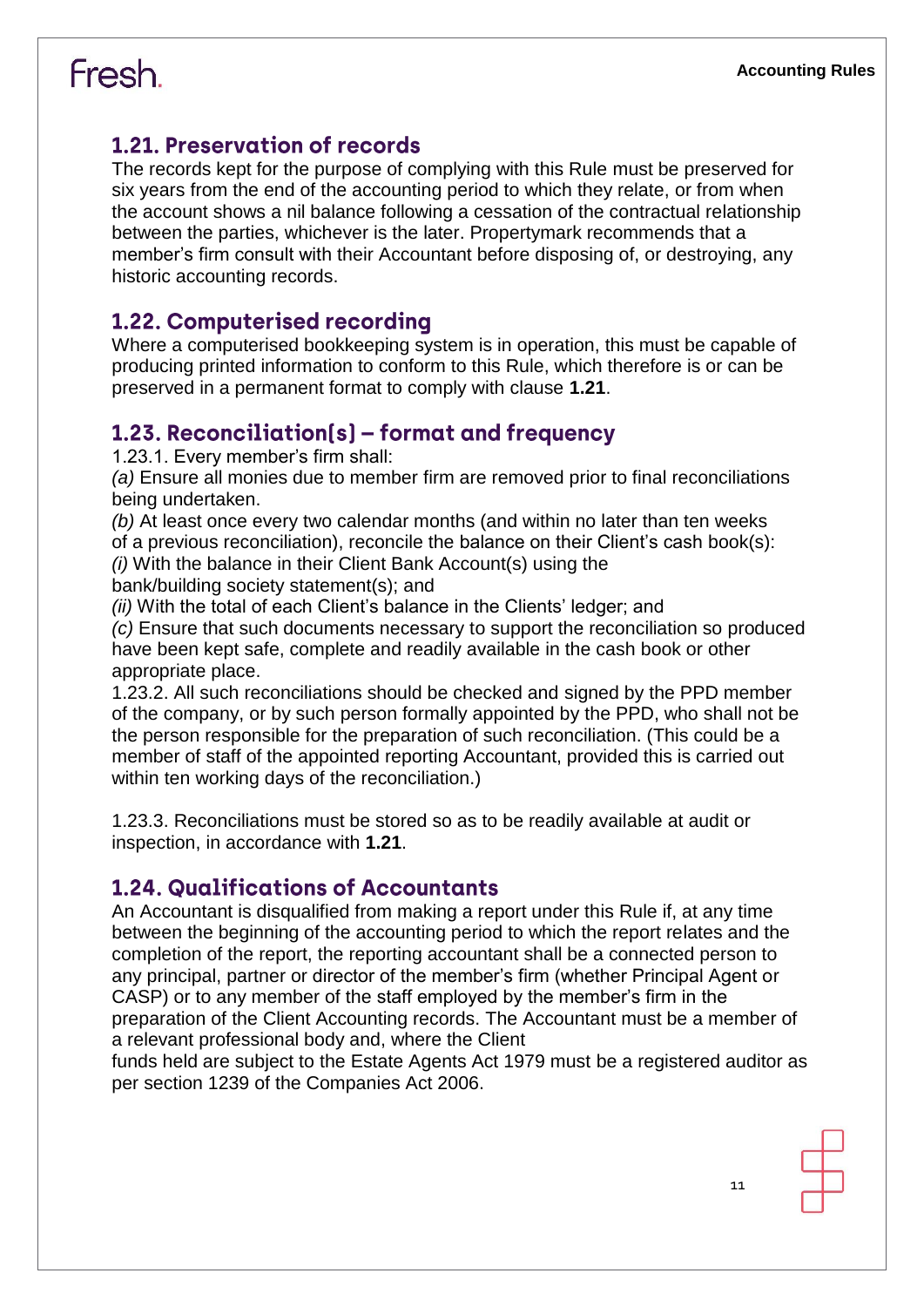#### **1.25. Eligibility of Accountants**

1.25.1. Where this clause does not conflict with clause **1.24** above, an Accountant is eligible and qualified to give an Accountant's Report for the purposes of this Rule if he or she is a member of any of the following:

- Institute of Chartered Accountants in England and Wales
- institute of Chartered Accountants of Scotland
- Chartered Accountants Ireland
- Association of Chartered Certified Accountants

and has a practising certificate from one of the aforementioned bodies, required to undertake such work, where applicable.

1.25.2. And also, if the agent carries out transactions regulated by the Estates Agents Act 1979:

• An individual who is a registered auditor within the terms of Section 1239 of the Companies Act 2006; *or*

• An employee of such an individual; *or*

• A partner in or employee of a partnership that is a registered auditor within the terms of the Companies Act 2006; *or*

• A director or employee of a company that is a registered auditor within the terms of the Companies Act 2006; *or*

• A member or employee of a limited liability partnership under the Limited Liability Partnership Act 2000 that is a registered auditor within the terms of the Companies Act 2006.

#### 1.26. Accountant's report - timing and format [see clause 1.48]

Once in every period of twelve months each member's firm shall cause to be prepared and delivered to Propertymark an Accountant's Report or Accountant's Report for Client Money Entrusted to an Unnamed Client Accounting Service Provider on behalf of the member's firm, as appropriate. (See Appendices **A** and **B**  to the rules).

#### **1.27. Submission of report or HealthCheck**

The report referred to in this Rule must be submitted to Propertymark by the member's firm no later than six months after the end of the accounting period to which it relates (if completing the HealthCheck, please ensure information is supplied to The Letting Partnership, allowing sufficient time to ensure the final report or HealthCheck is received by Propertymark in accordance with this rule).. Late submission of Accountant's Reports may be pursued as a disciplinary matter. Such matters will be dealt with outside of the disciplinary procedures. In these circumstances members may not have an opportunity to explain the reasons for their delay. Instead, late submission is likely to result in an automatic fine of up to £200 per breach of every separate requirement. Failure to provide an Accountant's Report within twenty eight days of the deadline will result in termination of all memberships of all PPD members responsible for the firm. This timescale may be altered with prior arrangement of Propertymark.

#### 1.28. The relevant accounting period

The relevant accounting period: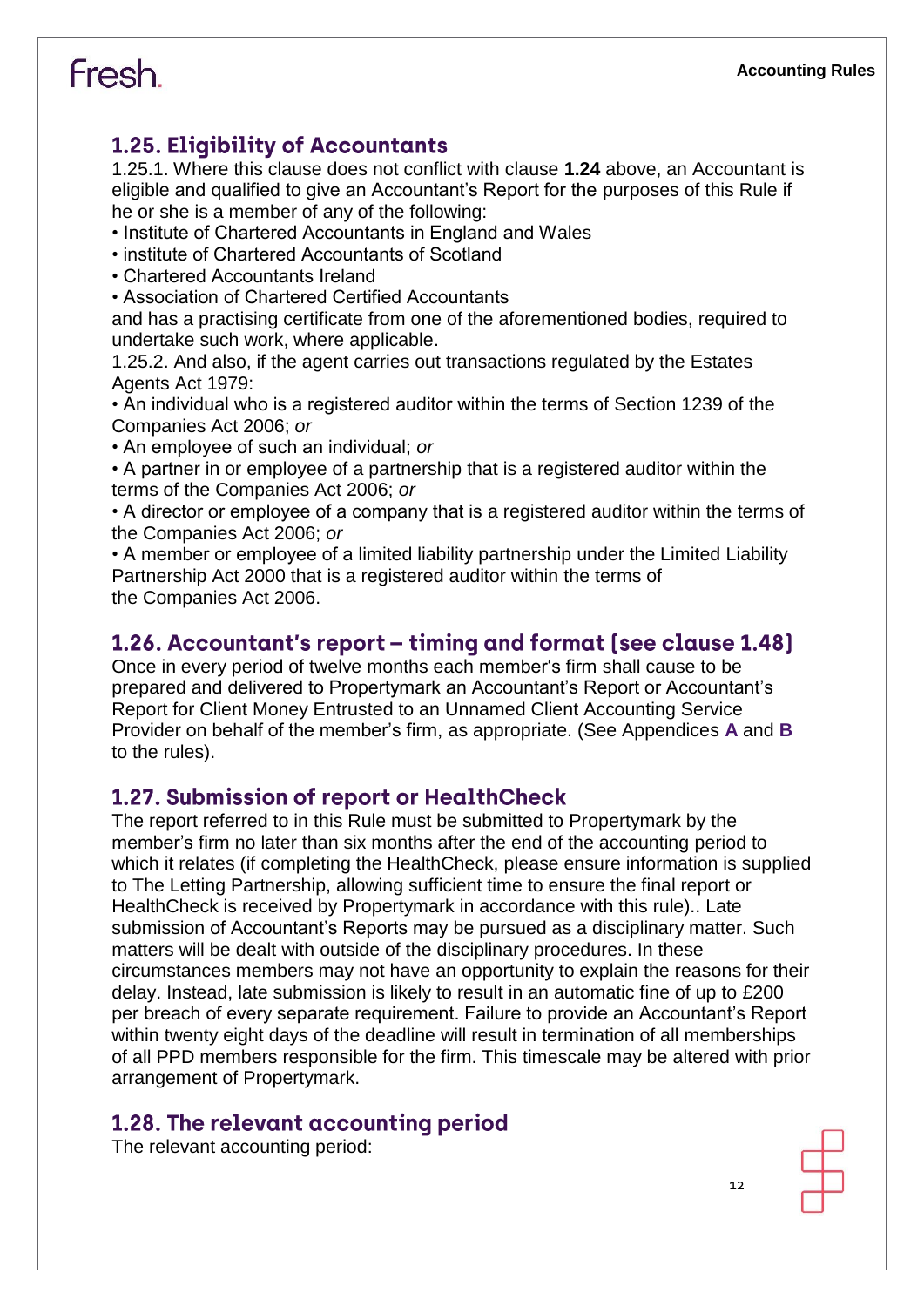1.28.1. Shall cover not more than twelve months**\***;

1.28.2. Shall begin at the expiry of the last preceding accounting period for which a report under this Rule has been submitted to the Propertymark; and 1.28.3. shall, where possible, correspond to a period or consecutive periods for which the accounts of the member's firm or CASP are ordinarily made up.*\*Except where otherwise agreed by Propertymark (for instance, to allow for a change in yearend accounting date); in such circumstances Propertymark may at its discretion request additional information in order to be satisfied of the continuing compliance of the member's firm.*

#### 1.29. Change of accounting period

A change of the accounting period of a member's firm must be notified to Propertymark at least one month before the end of the originally notified accounting period.

#### 1.30. Reporting when no Client's Money has been held

Where a member's firm has a Clients' Account or uses a CASP but no Client's Money has been held during the relevant period, a report shall be completed, by the Accountant, to this effect.

#### 1.31. Where a member is a PPD of more than one firm

Where a member is a principal, partner or director of more than one firm, a separate report for each firm must be submitted.

#### 1.32. More than one place of business

Where a member's firm has more than one place of business, one or more report(s) may be submitted in respect of the business, provided that the report(s) cover(s) all Clients' Money held, received or paid out by the member's firm.

#### 1.33. More than one CASP

Where a member's firm uses more than one CASP, then the requirements must be met for each CASP.

#### 1.34. Accountant's Report – scope and content

It is the duty of each member's firm to provide to their Accountant at appropriate times (usually this would be both at the point of agreeing their terms of engagement and at the time of the audit visit):

1.34.1. An up-to-date copy of this Rule, together with

1.34.2. The Accountant's Report (Appendix A), which must be submitted to Propertymark in due course with each page signed and dated by the reporting Accountant.

#### **1.35. Special requirements**

1.35.1. New PPD firms that have started trading with a Client (Bank) Account nil balance, and have not yet had an accounting year end, are required to submit immediately an Accountant's Report. See **Appendix A** to the rules.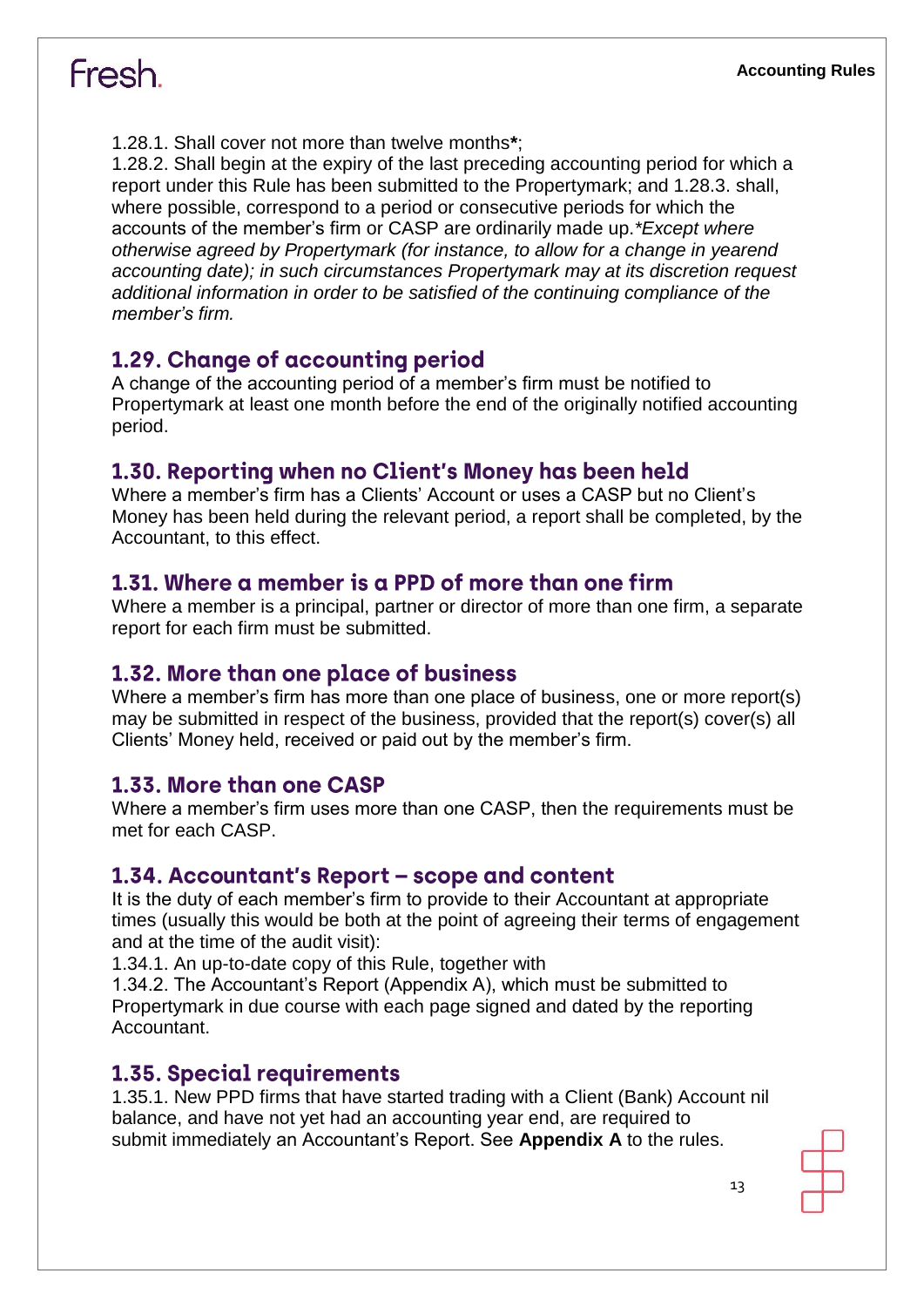1.35.2. PPD member's firms that begin to use an unnamed CASP as described at **1.3.2** are required to submit immediately an Accountant's Report for Client Money Entrusted to an Unnamed Client Accounting Service Provider on behalf of the member's firm.

1.35.3. New PPD applicants and current PPD members whose newly acquired company inherited a Client (Bank) Account balance, or whose company has already had an accounting year end, will need to submit immediately an Accountant's Report for the company's last financial year.

1.35.4. For business transfers, company purchases, or changes in company type, or if it is unclear what Client Account reporting is required, a PPD member must seek instruction from Propertymark.

#### 1.36. Client accounting compliance check visits and investigations Reason/rationale for such visits/investigations

In order to comply with obligations placedon Propertymark under its Client Money Protection Scheme and its duty to both its own membership and the public to robustly monitor compliance with Accounting rules, Propertymark may, at any time, carry out or authorise a visit or inspection as part of the random spot checks carried out by Propertymark from time to time upon a member's firm(s) or as a result of information coming to the attention of Propertymark.

#### 1.37. Notification of such visits/investigations

The relevant selected member's firm will be provided with at least a minimum of ten working days' notice of the intention to carry out such a visit.

#### 1.38. Duty to co-operate and provide information/records

It is a condition of membership that a member's firm co-operates with such a visit or inspection and, in this regard, will be required to produce or make available, at a time and place duly notified, such records and documents (howsoever maintained or stored) as necessary for inspection and review by a person appointed by Propertymark, in order that a report on compliance may be produced. CASPs must ensure that their terms of business allow Propertymark access to their Client Account records for inspection visits or audit purposes.

#### 1.39. Scope of visits

Such visits or investigations may or may not comprise an audit (insomuch as this term applies to compliance with this Rule) and may or may not be restricted to an assessment of the systems, procedures and controls operated by the member's firm with regard to the Accounting rules.

#### 1.40. Liability for costs of such visits/inspections

If, following such a visit or inspection carried out under this Rule, the member's firm is found to have contravened or breached the relevant rules, Propertymark reserves the right to require the member's firm to pay an amount, which shall be no more than the total costs, towards the expenses and/or expenditure incurred by Propertymark in carrying out such a visit and/or investigation. (For the avoidance of doubt,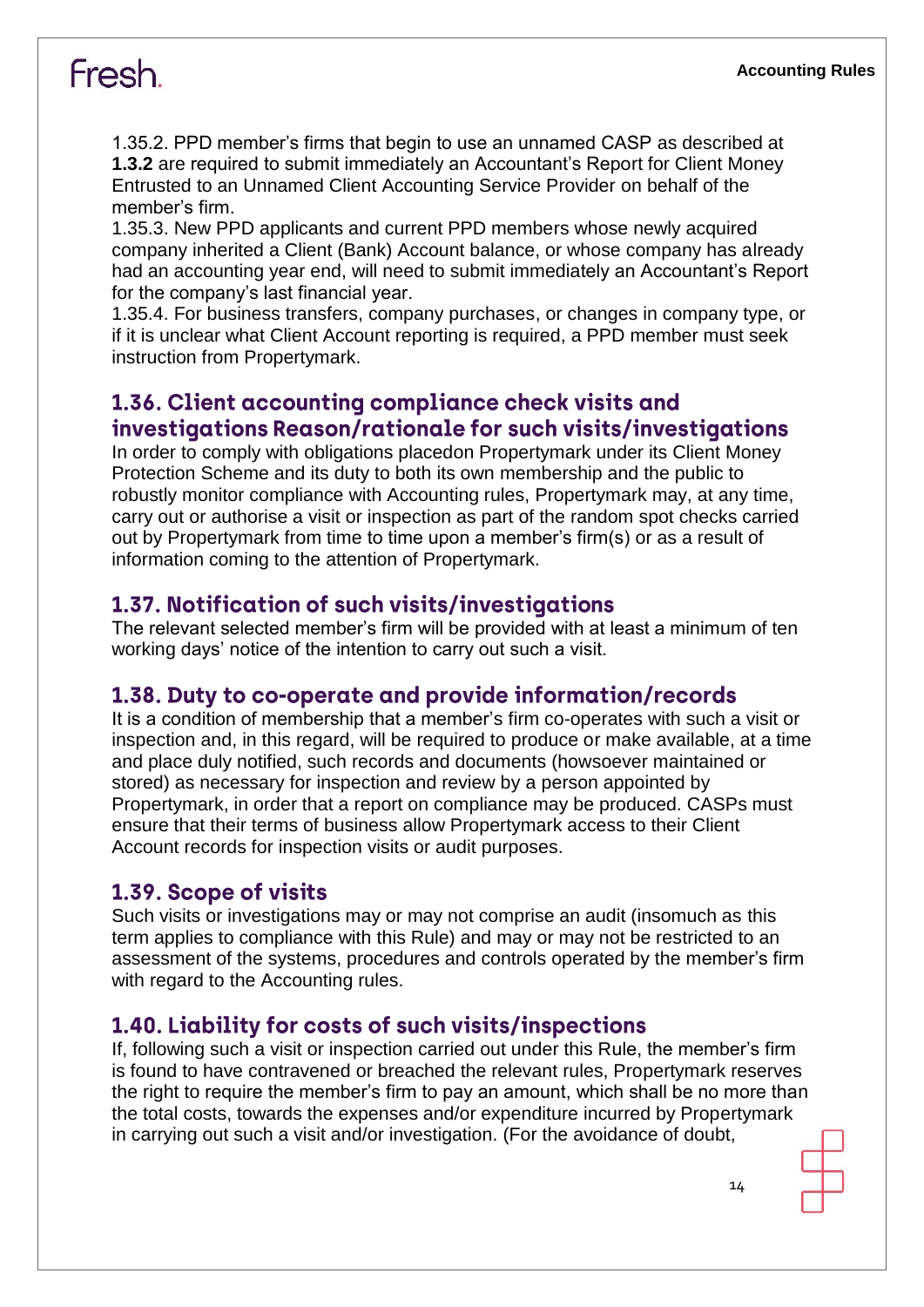this amount shall be separate from any other fine or sanction imposed by the Propertymark or Disciplinary Tribunal for a contravention or breach of the rules.)

#### 1.41. Ongoing liability to co-operate after membership ceases

Where membership ceases (for whatever reason) and Propertymark has cause to believe Propertymark may be, or may become, liable to a claim under the Propertymark Client Money Protection Scheme, that member and their firm shall have an ongoing liability to provide full access to the Propertymark or its representatives in relation to this Rule.

#### 1.42. Old or dormant Client balances

1.42.1. If a member's firm has credit balances in its Client (Bank) Account(s) that represent money previously held for Clients who cannot now be traced or which cannot now be attributed to or identified as belonging to a particular Client, the member's firm is not entitled to take that money, as it can never belong to the member's firm. It represents funds entrusted to the member's firm and would thus be a breach of trust to take a Client's Money even where the member's firm has tried and failed to trace and/or identify the relevant Client.

1.42.2. Such old/dormant funds should be transferred to and recorded in a suitably designated Client Suspense Account Ledger. (For the avoidance of doubt, any such account remains within the scope of this Rule and still subject to regular reconciliation and the year-end audit.)

#### 1.43. Identifying ownership of old or dormant funds

1.43.1. A member's firm must take reasonable steps to identify to whom the money belongs through their accounting and other records and this should include carrying out an extensive investigation of the audit trail; and,

1.43.2. In the case of an old or ex-Client for whom the member's firm no longer acts; reasonable steps must be taken by the Principal Agent(s) to trace the Client, and this might include writing to: the last known place of residence; to the Client's professional advisers (Solicitors, Accountants etc.); to the Client's Bank or any other contacts (referees, guarantors, next of kin, employers etc.) provided within their file.

#### **1.44. Donation of dormant funds to charity**

Under exceptional circumstances, and following written explanation of:

- The actions taken by the Principal Agent(s), and
- The current situation and status of any investigations, and
- Disclosure of the amount involved, and
- Sufficient time (usually at least six years) having elapsed from last contact from the Client or activity on the relevant Client Ledger Account,

Propertymark may allow the old or dormant Client funds to be donated by the Principal Agent(s) to a suitable registered charity; subject to an undertaking that any valid proven claim subsequently received by the Principal Agent(s) from the beneficial or legal owner would immediately be met by the member's firm from its own resources. The transfer of such funds to a charity may require a note to the Principal Agent(s) business accounts of a potential liability to a future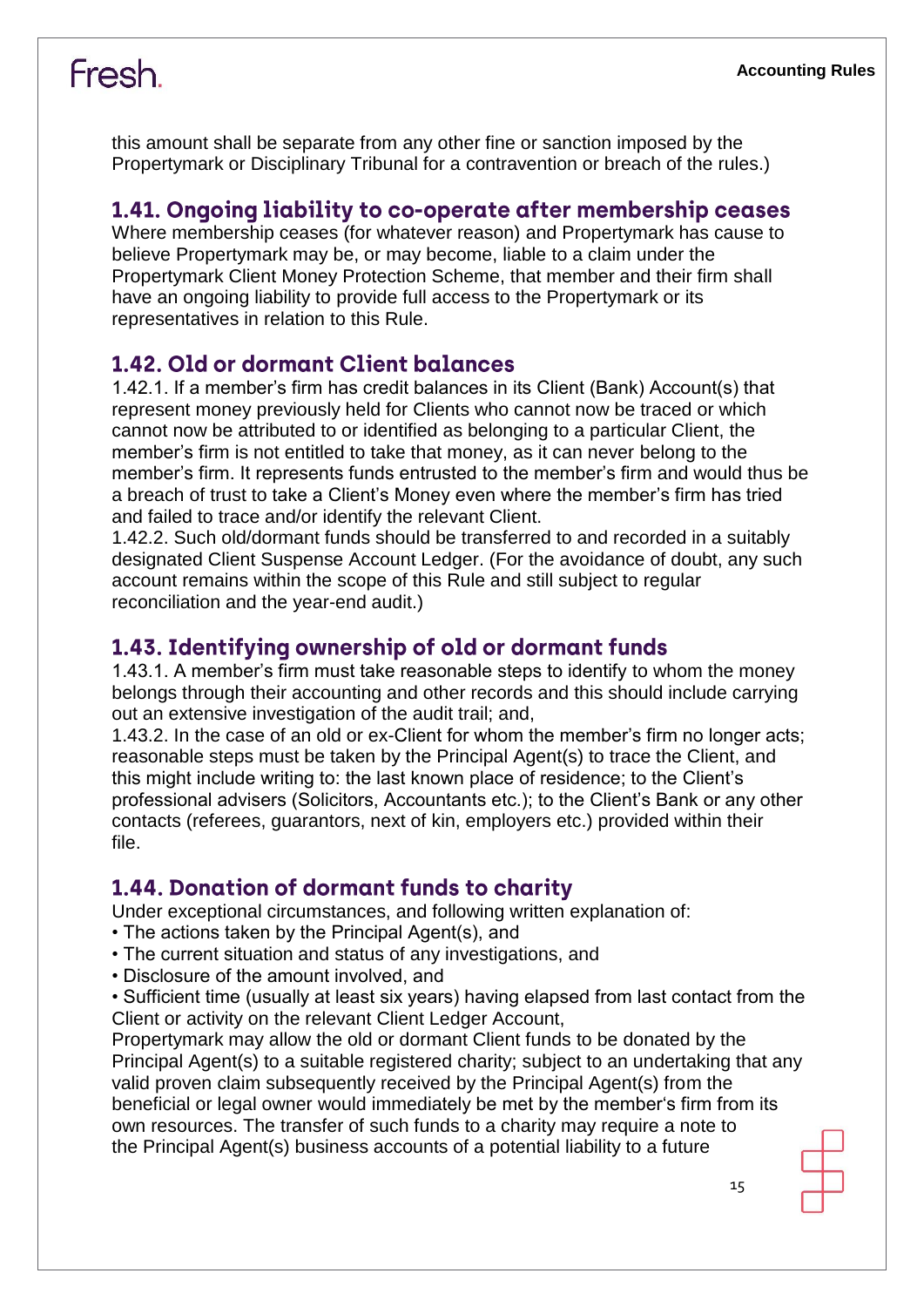claim. Any such sums dealt with in this manner should form part of any disclosure to a future potential purchaser of the business.

#### 1.45. Client Suspense Account after mergers etc.

Where any merger, acquisition, amalgamation etc. or similar takes place between a member's firm and any other firm or company, any such funds held in the relevant Client Suspense Account as required under clause **1.42** above, should be transferred to the new company or firm with appropriate and sufficient information and, upon the member's firm receiving a satisfactory written contractual undertaking that such amounts will, subject to a valid future claim, be refunded to the beneficial or legal owner. A member's firm is advised to include in any contract of sale (or similar) an indemnity from the purchaser that any Client funds previously transferred, as a charitable donation, will be a liability of the purchaser.

#### 1.46. Non-compliance – breaches of the Accounting Rule

For the avoidance of doubt, Propertymark considers breaches of, or a failure to comply with, the general or specific requirements of the Accounting Rule as a serious matter that may result in significant sanctions being imposed and may jeopardise membership.

#### 1.47. Tri-partite agreements for audits

#### **(PPD member's firm – Accountants – Regulatory/Professional Body)**

It should be noted that the requirement of a PPD member's firm to provide a report under this Rule would not constitute a contract between the Accountants of the firm and Propertymark. A PPD member's firm must take appropriate steps to include in its letter of engagement/contract with its Accountants a clause that permits a copy of any such report to be provided to Propertymark in order to comply with the Accounting Rule.

#### 1.48. Client Account 'HealthCheck' in lieu of an Accountant's **Report**

Qualifying PPD member firms (see clause **1.48.3** below) may satisfy their annual obligations to provide an accountant's report by agreeing to a Client Account 'HealthCheck' undertaken by the Lettings Partnership. In doing so the PPD member firm agrees to provide specified information through an online form directly with the Lettings Partnership who will assess the PPD member firm's compliance with accepted client accounting practice.

1.48.1. A PPD member firm must provide either an Accountant's Report as specified inclause **1.26** or a 'HealthCheck' within the 6-month period following their financial year end as specified in clause **1.27**. A HealthCheck must not be submitted before the PPD member firm's year-end.

1.48.2. Should Propertymark be in receipt of a 'HealthCheck' assessed as 'Refer', Propertymark may seek further explanation(s) or undertake further investigations which may include compliance visits and/or accounts inspections to the PPD member firm.